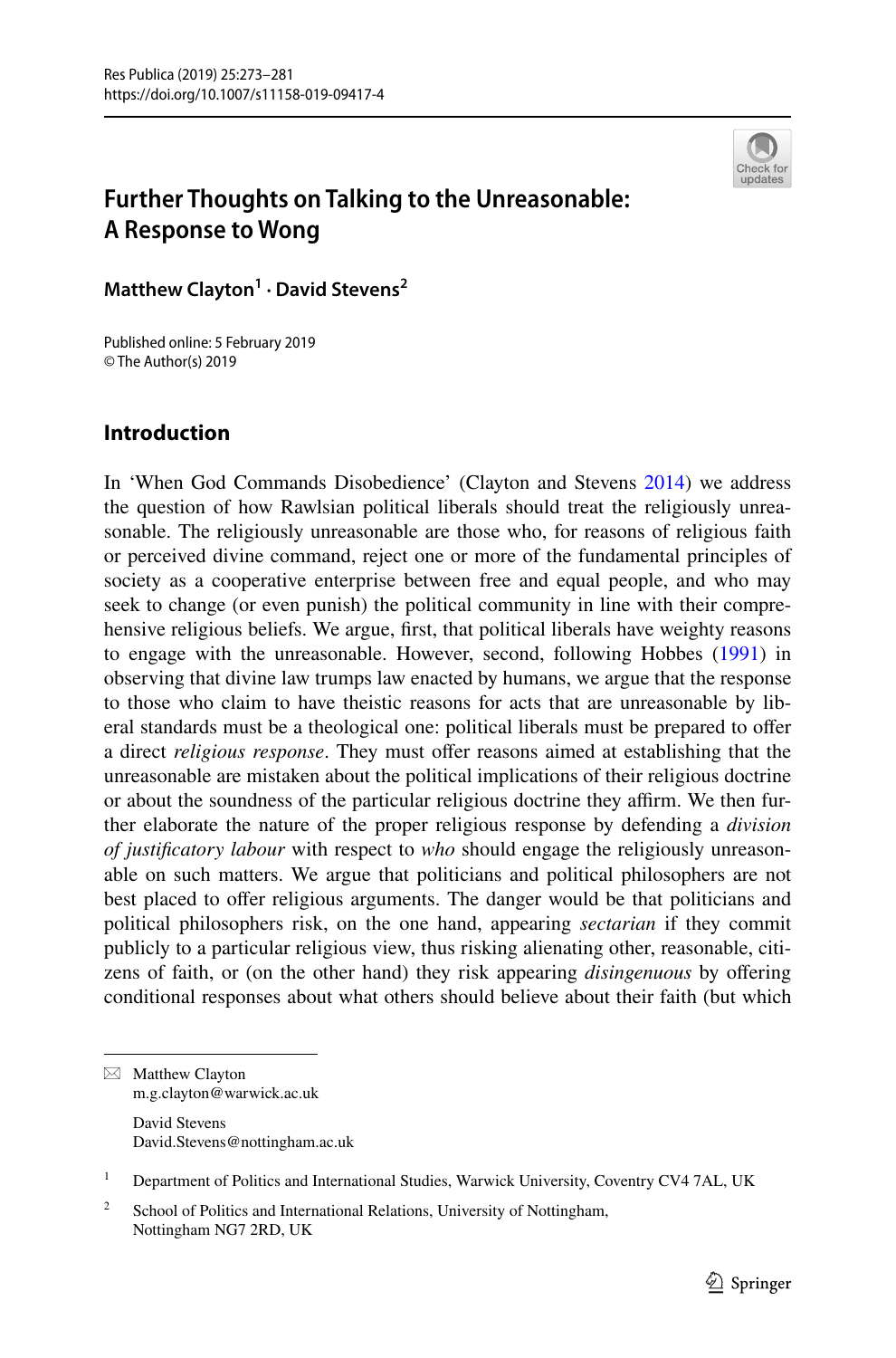they themselves do not in fact believe). Instead, we argue that the task of ofering religious reasons would best be delegated to citizens themselves, particularly those reasonable citizens who share the same broad faith as those whom we hope to convince. Such reasonable citizens are not subject to the same worries over alienation and disingenuousness, or at least not to the same degree.

In his reply, Wong [\(2018](#page-8-2)) takes issue with our view of the division of justifcatory labour. Whilst Wong agrees with our argument for the need for a religious response to the religiously unreasonable, he disagrees that the division of labour we propose is warranted. He argues that we are too pessimistic in thinking that politicians and political philosophers are incapable of conditional or conjectural reasoning in the same way as reasonable religious citizens. Wong contends that an appropriately framed form of argument from conjecture—one that is sincere in the sense of being both honest in its intentions and open-minded—can escape the dilemma of alienation and disingenuousness.

We are grateful to Wong for his challenge to our argument for a division of justifcatory labour. We will take the opportunity to set out in a little more detail our conception of how political liberals ought to engage with politically unreasonable religious individuals, and in doing so offer our response to his criticisms.

## **Belief Formation and Persuasion**

We begin with some clarifications regarding the moral principles regulating beliefformation, as well as the various strategies for persuasion. The purpose of engagement with politically unreasonable religious individuals (hereafter, the unreasonable) is to persuade them to change their beliefs such that their comprehensive religious convictions become consistent with liberal political principles. There are at least two weighty reasons to take steps to encourage the unreasonable to change their beliefs. First, it is valuable for our fellow citizens to come to see the worth of living in a society regulated by liberal principles because it makes their lives as citizens go better. Evangelizing on behalf of liberal society might, therefore, be done out of a concern for our fellow citizens (Rawls [1996;](#page-8-3) Dworkin [2011](#page-8-4), Ch. 9). Second, liberal principles require us to prevent social disruption or harm to others and one way of efecting that is by persuading unreasonable citizens of the benefts of living in a stable and fourishing liberal democracy.

Persuading individuals to bring their comprehensive convictions into line with liberal principles is generally preferable to other forms of belief formation or manipulation of people's behaviour. Of course, it is possible to alter the payofs of the various options available to someone (either by threats or incentives) such that, given her beliefs, she is led to behave diferently; it is possible to 'nudge' people towards the right views or conduct by altering certain features of the choice architecture to shape their beliefs or behaviour; it may even become possible to change beliefs via direct neurointerventions into the brain (Clayton and Moles [2018](#page-8-5)). However, other things equal, persuasion is generally preferable to these other kinds of intervention because it leaves the individual free to come to see for herself that there are weighty reasons to endorse and live by liberal values. (Of course, if persuasion is inefective,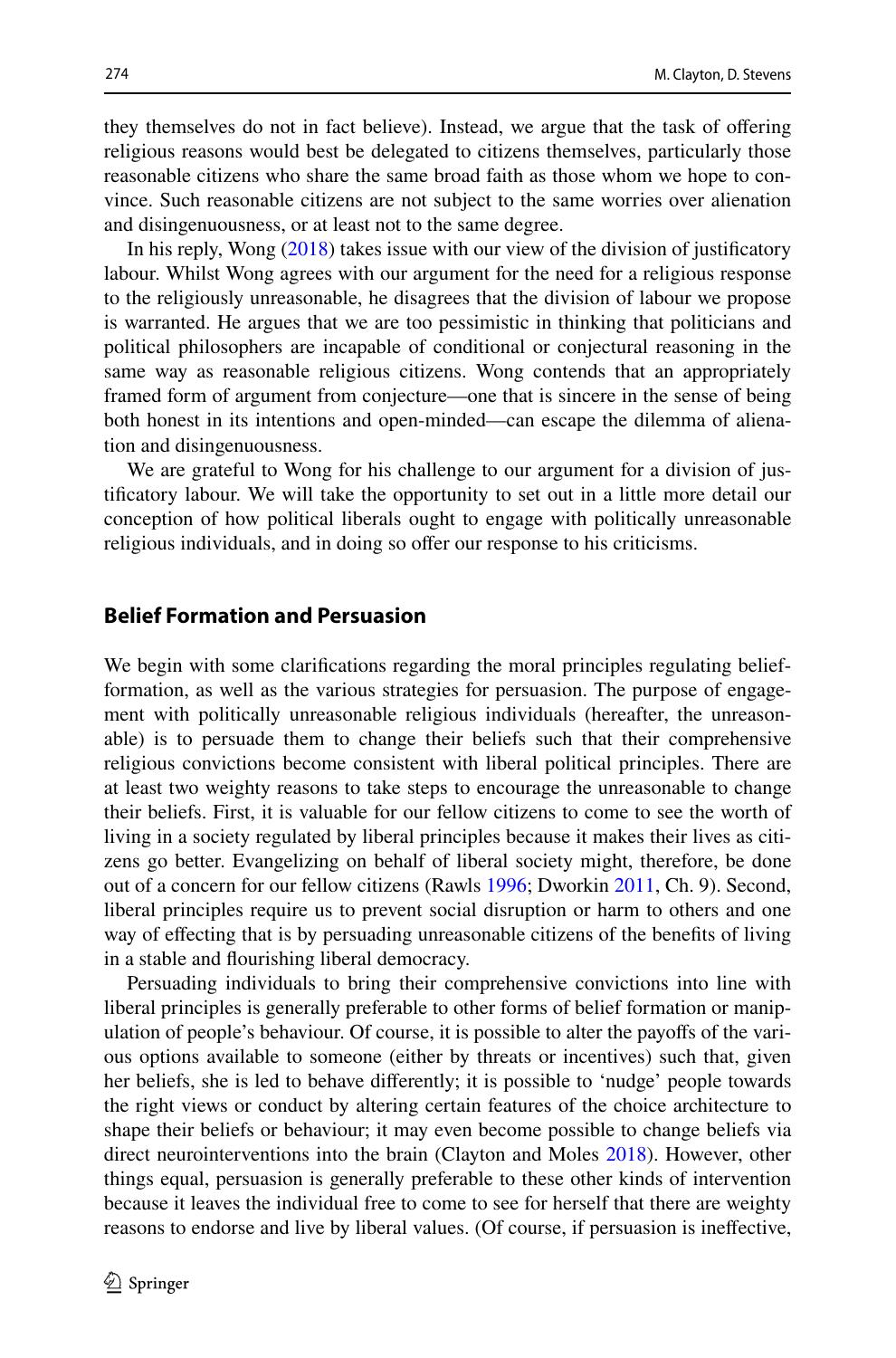other techniques of belief-formation and conduct-regulation, such as nudging or neurointerventions might be explored.)

Suppose, then, that liberal societies are duty-bound to seek to convert the unreasonable to reasonable views by persuasion. It is important to explore how the burdens of persuasion ought to be distributed. It might be thought that all reasonable persons share in this burden equally, given their participation in, and the benefts they receive from, the liberal political community. However, even if the moral requirement is, in principle, universal in this way, we might think the duty better discharged by some specifc person or persons on behalf of the political community (perhaps with compensation from others for costs incurred). Such persons might include politicians and public officials, those with particular expertise in religious and moral knowledge, or reasonable citizens of faith. Given that many, if not most people, will lack sufficient specialist knowledge to engage in the task of such persuasion, some form of division of labour seems most beneficial.

If a division of justifcatory labour is justifable, then it is a further question which actors or group of actors are best suited to act as liberal persuaders. This, in turn, will dictate what kinds of persuasion or arguments will be optimal. Here we might conceive of the possibilities as falling into two broad camps: those *external* to the particular religious tradition or doctrine held by those whom we are attempting to persuade; those *internal* to that tradition, in that they share some (or all) of the basic premises of the faith held by those whom we seek to persuade.<sup>[1](#page-2-0)</sup> For example, in an attempt to persuade, say, adherents of a version of Christianity who reject one or more of the fundamental principles of liberal political morality that their interpretation of the faith is mistaken, internal persuaders would include, predominantly, other Christian citizens who share similar presuppositions or articles of faith. External persuaders, by contrast, would lack this shared set of presuppositions or beliefs, and reasoning would, as we argue in our earlier piece, likely take place on a conditional or conjectural basis. Those who may undertake this task externally would include politicians and public officials, political philosophers, and citizens of other (and no) faiths.

As an example of such an internal reformatory interpretation of a religious doctrine aimed at participating in an overlapping consensus on a liberal constitutional regime, Rawls cites the work of Abdullahi Ahmed An-Na'im ([1990\)](#page-8-6). We discuss this example from Rawls in our original article. As Rawls writes, for An-Na'im's 'interpretation to be accepted by Muslims, it must be presented as the correct and superior interpretation of Shari'a' (Rawls [1999,](#page-8-7) p. 590, n. 46). An-Na'im begins his attempt at liberal persuasion from an acceptance of the truth of Shari'a law and the Islamic faith.

The external persuader, by contrast, ofers arguments based on premises that the conjecturer does not herself accept. Instead, she attempts to construct an argument from the point of view of a comprehensive conception she does not share, in order to persuade her unreasonable interlocutor that, on the basis of his view, he should endorse a liberal political morality. As illustration, Wong uses the 2015 address of

<span id="page-2-0"></span><sup>&</sup>lt;sup>1</sup> See Schwartzman ( $2012$ ) for a similar distinction between internal and external positions (esp. 534– 539).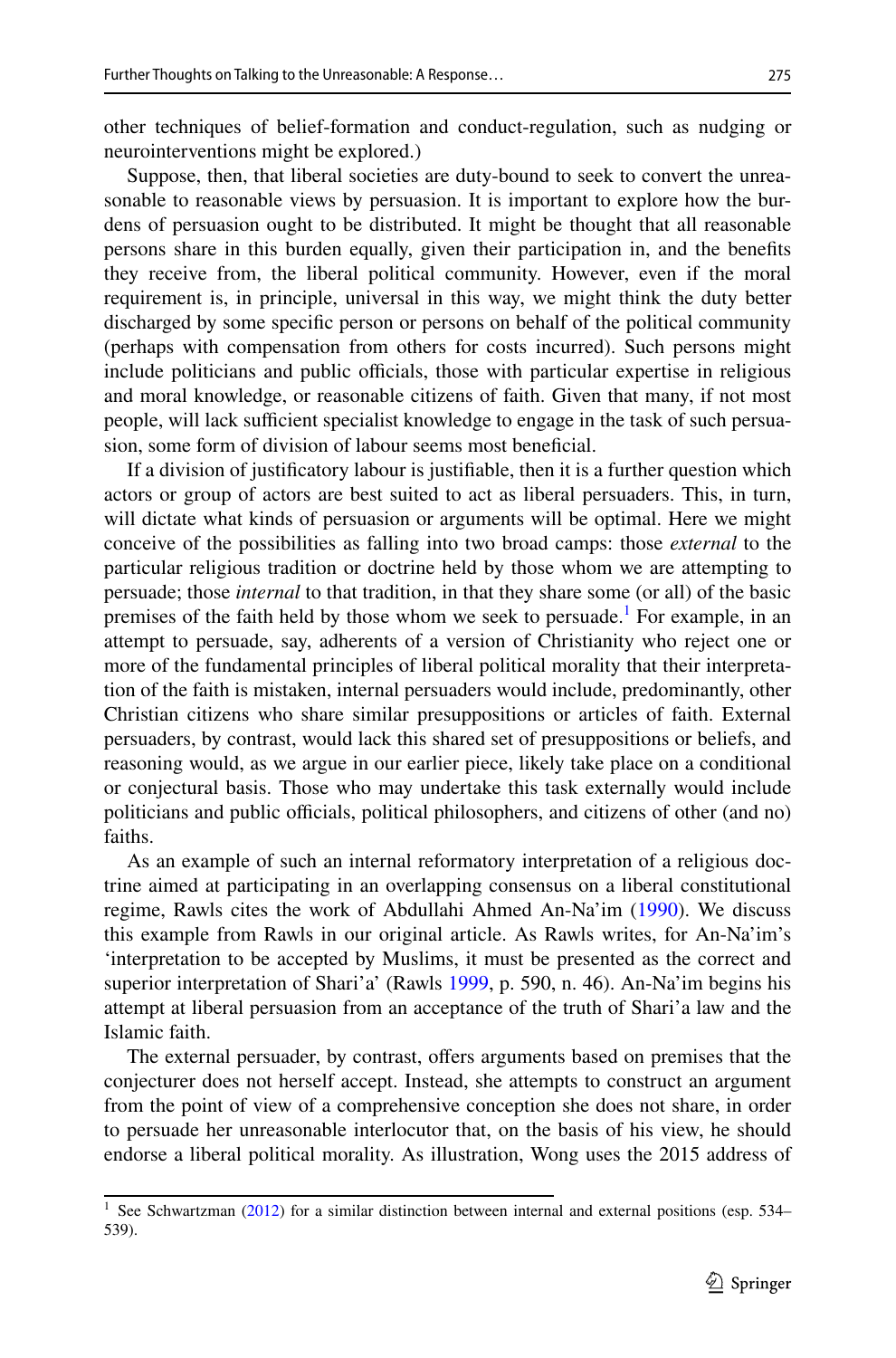Bernie Sanders to the evangelical Christian institution, Liberty University. Whilst declaring his own position as that of a secularized Jew, Sanders argued that, from a Christian perspective, income inequality should be seen as one of the greatest moral issues of our time, and quoted New Testament passages in support of his interpretation of Christian requirements (see Wong [2018\)](#page-8-2). Similarly, March ([2009\)](#page-8-9) provides another version of reasoning by conjecture, as a political philosopher who seeks to construct an interpretation of Islam conducive to forming an overlapping consensus on liberal political values and institutions.

We do not disagree with Wong (or Rawls) that external conjectural reasoning might be successful. However, which particular strategy is more likely to succeed is an empirical question, the best answer to which is one that is appropriately sensitive to various moral, social and political considerations. We argue that a division of justifcatory labour that emphasizes internal engagement is, given those considerations, the optimal strategy.

### **Conjecture: Between Fact and Perception**

To see why a strategy of internal engagement might be favoured over external conjectural reasoning, we might note a number of difculties that the latter faces, but which are not faced—or faced to a lesser extent—by the former.

Persuasion by way of conjectural reasoning is a form of conditional argument, as we have seen. As Rawls states: 'we argue from what we believe, or conjecture, are other people's basic doctrines, religious or secular, and try to show them that, despite what they might think, they can still endorse a reasonable political conception that can provide a basis for public reasons' (Rawls [1999,](#page-8-7) p. 594). Our view is that when such conjectural reasons are ofered by those external to a given religious doctrine, their motives may appear disingenuous to those whom they are trying to convince. This may be the case because such conjecturers are likely to be viewed as employing such a mode of reasoning for instrumental purposes. Or, such conjecturers might be viewed as closed-minded—entering the discussion with, say, a pre-conceived liberal-favouring interpretation of religious scripture. The unreasonable are unlikely to be persuaded by those whose motives they view with suspicion. Internal persuaders, by contrast, are less likely to encounter such degrees of suspicion on these counts.

Wong's view is that an appropriately framed form of conjectural reasoning is capable of being both honest and open-minded. Politicians and political philosophers who engage in conjecture must meet two jointly sufficient conditions. First, they should disclose their own actual beliefs (including their rejection of the beliefs held by the unreasonable) as well as their intentions for engaging in conjectural reasoning. This meets the condition for honesty. Second, they must be genuinely open to the possibility of revising their own views—even the possibility of abandoning their own reasonable liberal views—in light of compelling reasons or evidence as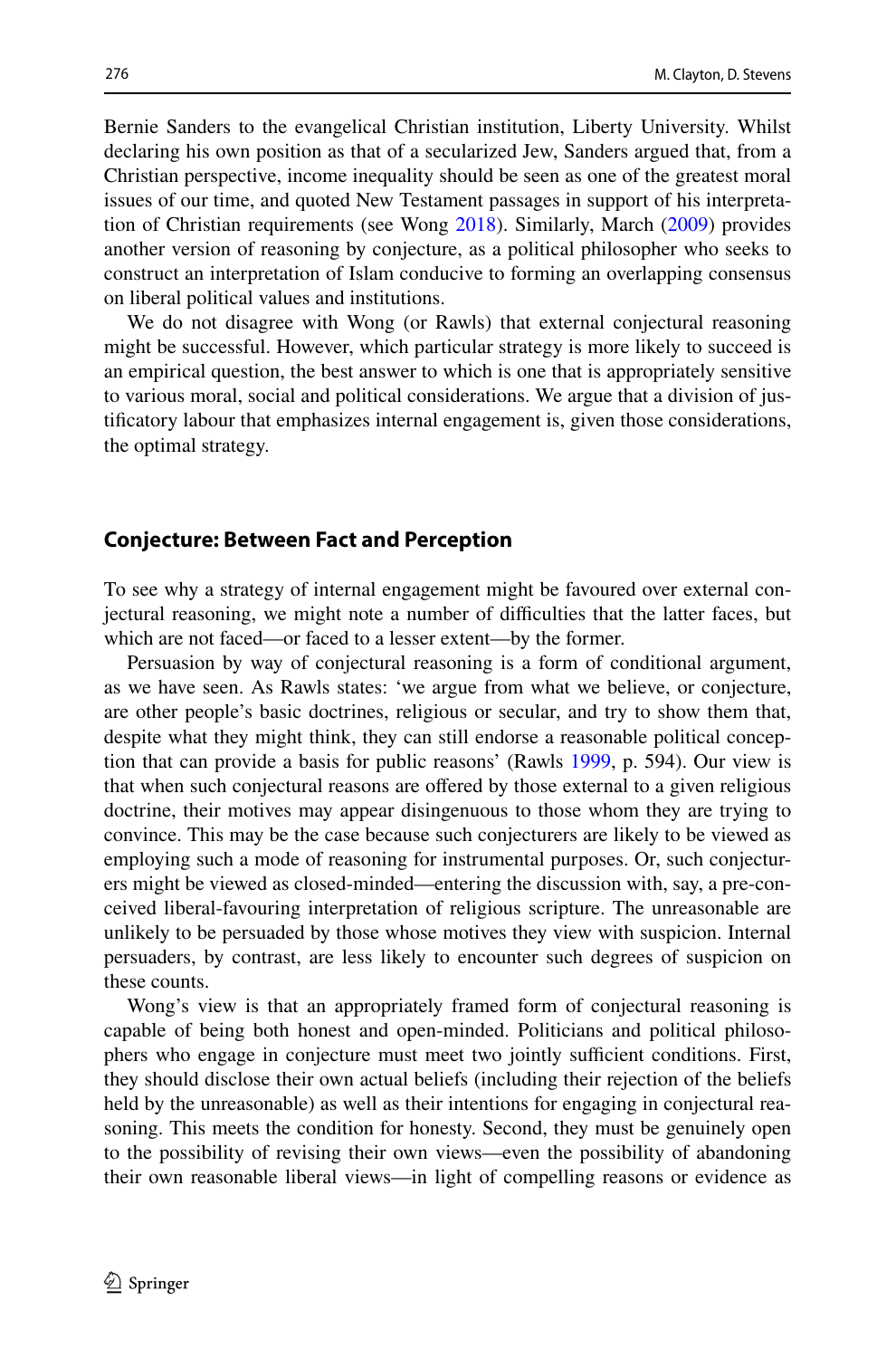part of that discussion. Not holding one's views dogmatically, but being open to the possibility of change, meets the condition of open-mindedness[.2](#page-4-0)

Our disagreement with Wong here is not about what would constitute conjectural reasoning, properly understood. Anyone who deliberately concealed their beliefs or intentions, or who was not open to the possibility of being wrong, would be reasoning in bad faith, and not engaged in the enterprise of reasoning from conjecture. As political liberals we should want citizens to be supportive of liberal political values and institutions for the *right* reasons, not through sleight of hand, or manipulation. However, our original claim is that even if the conjecturer is sincere in her enterprise, there is no guarantee that those to whom such remarks and arguments are addressed will view them as sincere—we are, by hypothesis, in the realm of non-ideal theory. Whilst Wong's remarks help clarify what properties conjectural reasoning, properly understood, must contain, it is perfectly possible for someone to satisfy that test, yet still appear disingenuous to the person they are trying to persuade. There is a crucial distinction, then, between what we might call the *fact* of disingenuousness and the *perception* that it obtains. From the strategic perspective of trying to generate support for liberal political values and institutions for the right reasons, it is the latter that is of vital importance.

So, even where the reasoner by conjecture is being sincere in the relevant sense, her intervention might be taken to be disingenuous by the unreasonable. We shall ofer four explanations: the perception of bias; the perception of arrogance; the perception of insincerity; and, the perception of a lack of credibility.

#### **The Perception of Bias**

Despite giving assurances of honesty and open-mindedness, the belief that the conjecturers are biased is likely to remain. Given the fact that the liberal is engaging in a deliberate and open attempt to change beliefs, the person who is the target of that attempt may well interpret that instrumental aim as clouding the judgment of the conjecturer. Even if the conjecturer claims to be open-minded and open to having her views changed, the unreasonable might hold the epistemic worry that such bias, whether intentional or unintentional, is unavoidable (see Schwartzman [2012,](#page-8-8) pp. 531–532). Where the liberal purports to offer an unbiased interpretation of their texts, the unreasonable are simply likely to dispute that such an unbiased view is possible. Some Christian apologists who enter into public debates with non-believers will, for example, debate the existence of a Deity and various scientifc and metaphysical claims about the nature of the world and universe, but refuse to debate scriptural or doctrinal issues with non-Christians on the basis that their bias prevents them from engaging genuinely and sincerely with believers. Similarly, although Wong's example of Bernie Sanders has some of the traction it does because of the doctrinal similarities and historical connectedness of Judaism and Christianity. When Sanders reasons from conjecture about what Christians should believe, given

<span id="page-4-0"></span><sup>&</sup>lt;sup>2</sup> See also Scwartzman's [\(2012](#page-8-8)) discussion of sincerity and disclosure (esp. 529–532).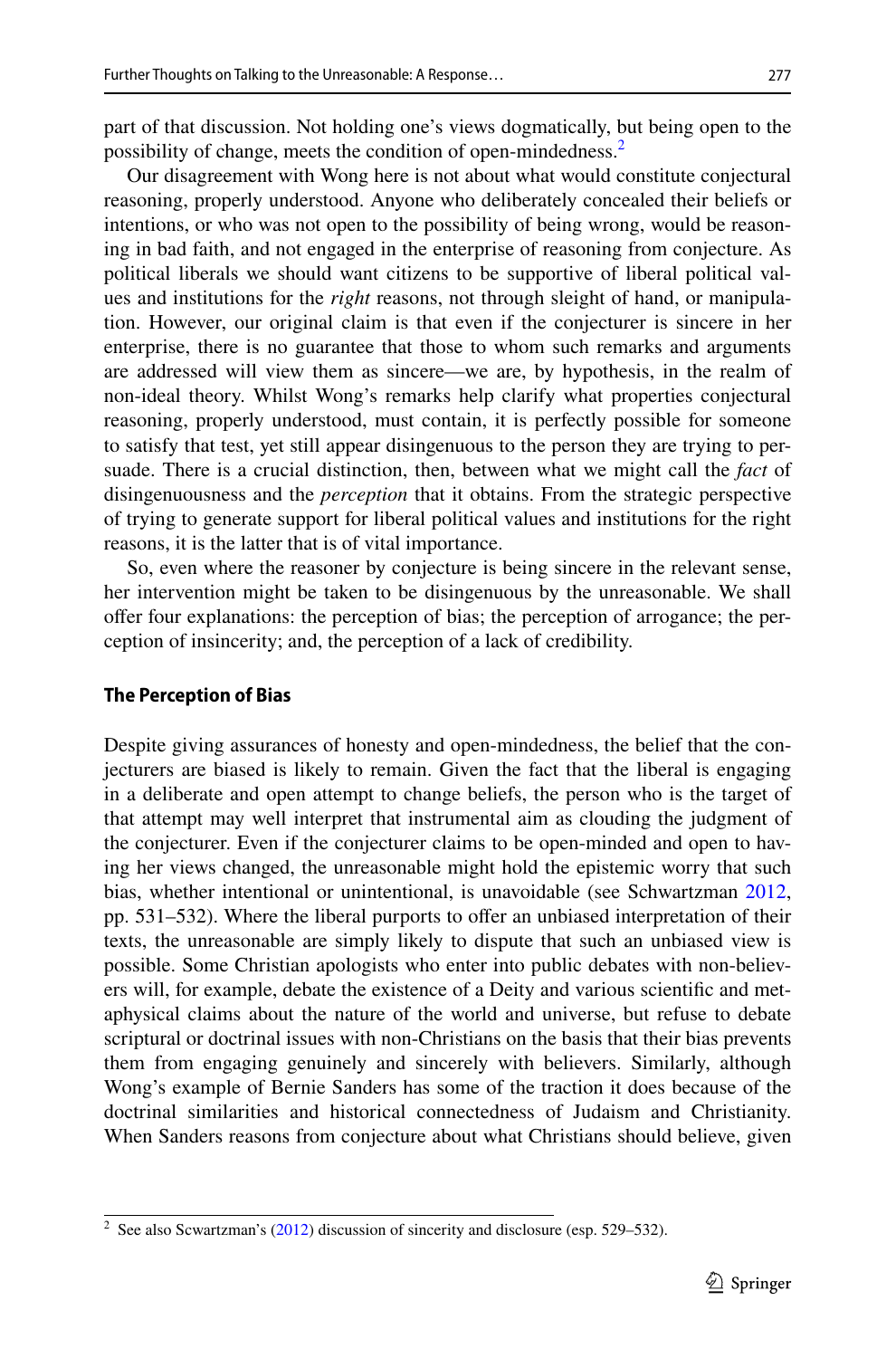the articles of their faith, many Christian listeners would likely perceive less bias in Sanders than, say, if a Muslim or atheist had attempted a similar enterprise.<sup>[3](#page-5-0)</sup> Here, we should conclude that the intentions of the speaker are not sufficient to allay the charge of disingenuousness. Conversely, an internal engager is less likely to sufer from charges of bias on the grounds of arguing from grounds they do not accept, or from purely instrumental and biased interpretations. Although such charges might be, and no doubt are, levelled against co-religionists, the traction of such accusations is less than it is against outsiders to the shared faith.

# **The Perception of Arrogance**

The second form of perceived insincerity is that of arrogance. When the conjecturer offers reasons to the unreasonable for thinking they have misunderstood their own faith, the conjecturer runs the risk of being perceived as arrogant or conceited, or possessing a sense of superiority. When politicians state in public what the true meaning of Christianity or Islam is, they can appear crass or rude, as well as condescending, telling those who have spent their lives living the experience of being a Christian or Muslim that they know less about the proper meaning of their faith than someone with little or no comparative experience.

# **The Perception of Insincerity**

The admission of not sharing the beliefs from which reasoning will begin can, itself, reinforce the perception of insincerity. The conjecturer may be perceived as holding back on what they *really* think of the unreasonable person's beliefs for the sake of trying to manufacture some kind of political consensus no matter how silly or misguided they do in fact think those beliefs are. Simply adding to this some declaration of honesty about what one actually believes of their interlocutor's view may worsen this perception even further. Someone who says, for example, 'I do not share your belief in reason *R*, and I think there are very good reasons and evidence to think *R* is false, but if I did believe in *R*, then I would see it as supportive of a liberal political morality on account of considerations *C*', may meet the criteria for honesty and open-mindedness, but may also seem to their interlocutor as lacking even less commitment to the worth of the view they are aiming to engage with.

## **The Perception of a Lack of Credibility**

Relatedly, when those outside a given religion engage in conjectural reasoning, they may be viewed as lacking sufficient credibility for their arguments to be given any weight or consideration. Perceived disingenuousness in this sense can be seen as

<span id="page-5-0"></span><sup>&</sup>lt;sup>3</sup> This may be increasingly the case given a significant movement within (particularly American) evangelical Christianity—so called 'Christian Zionism'—that is supportive of the Jewish state of Israel, and the place of Jews in eschatological views, based on certain (Christian) biblical prophecy.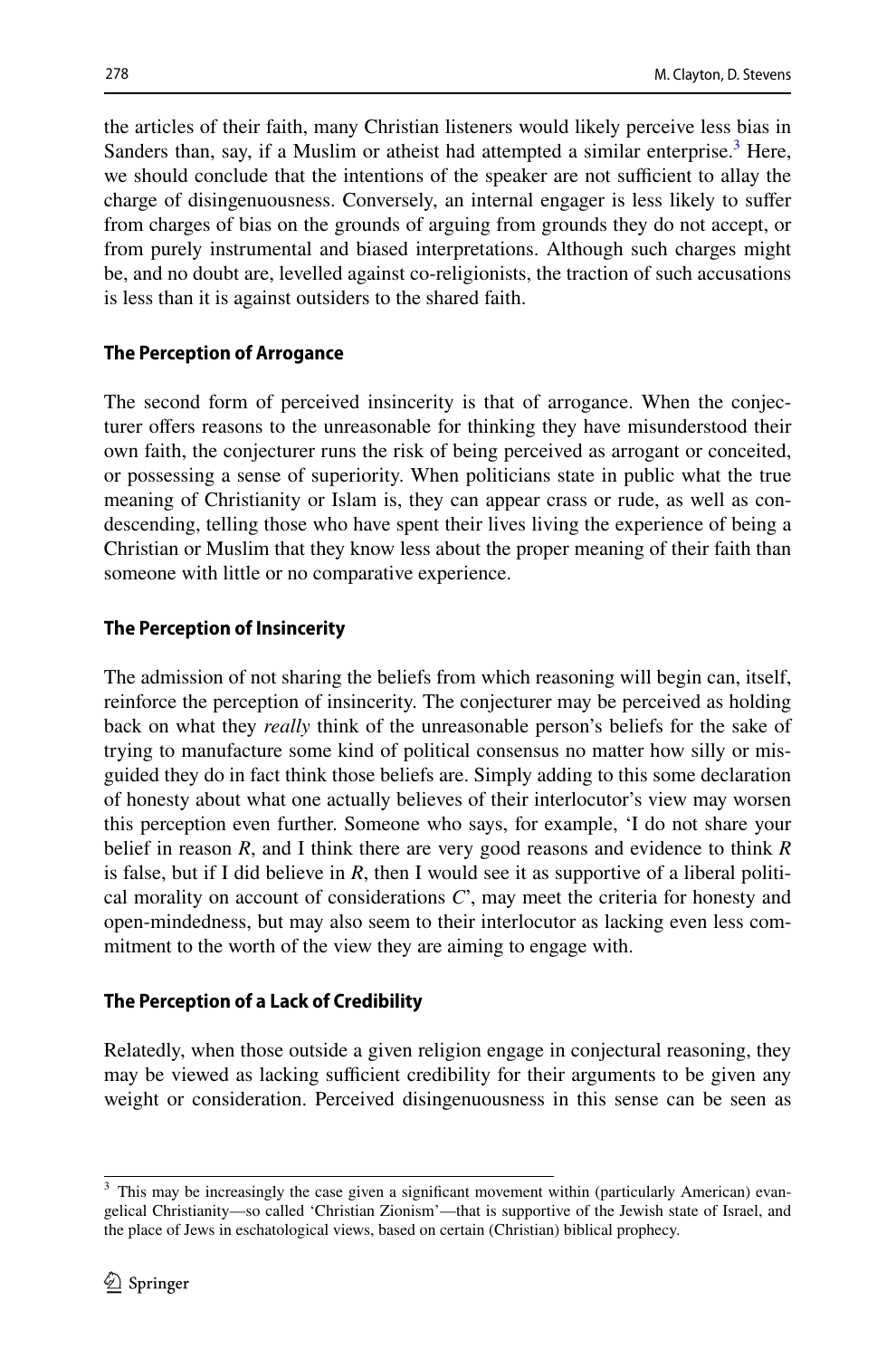the conjecturer not having paid her dues in coming to understand and appreciate the faith from within; that they are not native to the faith. This lack of credibility may have several dimensions to it. First, any external interlocutor or conjecturer, however knowledgeable and good her reasoning, may lack credibility, because the particular faith group does not see her intervention as having authority. Many religions contain, as a component of their faith, content-independent reasons for belief, such as deference to de facto intellectual authorities. For example, the Pope is considered by those who follow the doctrines of the Roman Catholic Church as the inerrant voice of theological and moral authority to whom their judgement on certain matters must be surrendered. If such de facto authorities provide reasons for belief that are independent of the content of those beliefs, then conjecturing on the basis of those beliefs will largely miss the point, and will be very unlikely to succeed at persuasion.

Second—and questions of deference to authority aside—the views of some people receive greater attention, or are given greater weight, than the views of others in virtue of their place or role (or lack thereof). For instance, some believe that the views of the devout carry more weight than the views of those who lack faith or revelation. Where this is the case, the person who engages in conjectural reasoning may provide a better or more accurate interpretation of religious scripture or requirements, but will still be viewed as an interloper who is meddling in issues they really do not understand. Issues of standing, like the issue of authority, will turn on reasons for belief that are quite independent of the content of those religious beliefs.<sup>[4](#page-6-0)</sup>

These content-independent reasons notwithstanding, there are several problems with conjecture on content-dependent grounds. To be credible, the conjecturer must surpass some threshold of knowledge or understanding for their arguments to carry any weight with the faithful. Ignorant interventions, or arguments based on what the believer considers to be simple misconstruals of essential points that betoken a lack of understanding or impartiality, are not likely to encourage the taking of the conjecturing seriously. When politicians pronounce on the correct interpretation of a religious view that they quite obviously do not share, they appear disingenuous because of a lack of credibility to make such judgements, even if their verdict happens to be correct.

As Schwartzman notes, one way to respond to the lack of credibility challenge is for the conjecturer to lay out their scholarly credentials (Schwartzman [2012,](#page-8-8) p. 541). A genuine and concerted efort over an extended period of time to learn about a given faith is about as much as anyone external to the faith can do to gain such credibility. Such knowledge, if necessary for conjecturing is costly to come by, and unlikely to be possessed by politicians and political philosophers. Only a few specialists, such as March's ([2009\)](#page-8-9) work on Islam and Rawlsian political liberalism, may exist. Even here, however, this may not be enough for some who hold unreasonable views. It may be objected by the devout that it is impossible to understand

<span id="page-6-0"></span><sup>&</sup>lt;sup>4</sup> One form of example of this kind of rejection is listed by renowned biblical scholar Bart D. Erhman, who reports that a familiar reaction among Christian adherents to his historical research is one of dismissal on the grounds that Erhman himself lacks the necessary faith to be a legitimate authority (Erhman [2010](#page-8-10)).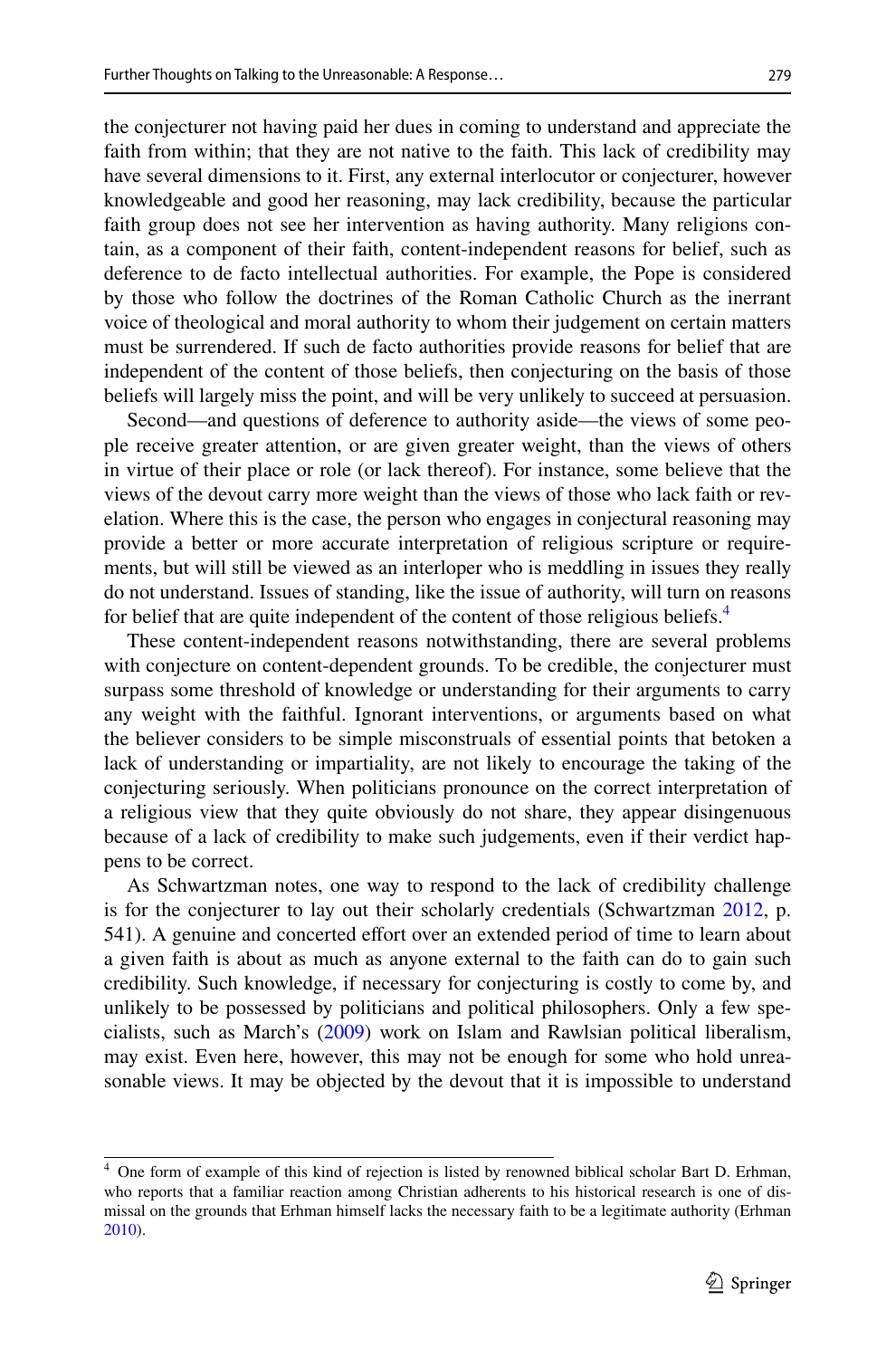their religious view sufficiently without the experience of living as a devout believer oneself. It is sometimes claimed, for example, that it is impossible properly to grasp the Islamic faith without being able to read the Qu'ran in its Arabic form; reading it in translation is insufficient to convey its full and true meaning and import. If this is the view held by the unreasonable, then there is little the external conjecturer can do other than protest that the threshold is set unreasonably high, and that a view that is incapable of being explained to, or learned about to a satisfactory degree, by those not raised in it is hardly a suitable basis for the exercise of public political power (Schwartzman [2012](#page-8-8), pp. 541–542). Moreover, we might wonder, in conjectural terms, whether an all-powerful God who deems his message to provide such a basis, is incapable of conveying that message in more than one language. Notwithstanding these replies, however, many unreasonable citizens will be unmoved by them and continue to doubt the credibility of external interlocutors.

### **Weighing the Costs**

Such challenges—the perceptions of bias, arrogance, sincerity and credibility—are less likely to be faced by those internal to a given religious set of beliefs. Many believers will pass the necessary thresholds to have their arguments considered. This is not, of course, automatically the case. Much that passes as religious debate within a single denomination, such as Protestant Christianity, focuses upon the denunciation of the interlocutor as a heretic or false Christian, despite an apparent acceptance of the major articles of faith. Sometimes the narcissism of small diferences can be a greater barrier to persuasion than the diferences between faiths (see Stevens and O'Hara [2015](#page-8-11), Ch. 4). Our claim is that this is less often the case, and that persuasion from within is, given the non-normative facts in play, more likely to succeed.

In addition, as we suggested above, it is important to consider the costs of persuasion. Even if external reasoning from conjecture could succeed, the considerable costs that would have to be incurred to avoid the problems of bias, arrogance, sincerity and credibility suggest that the rational choice of a liberal community would be to adopt the 'persuasion begins at home' division of labour we propose. Such a division does not necessarily place all the burdens of conjecture on a particular section of the community. In a multicultural society there are very many religious and nonreligious communities, each of which has unreasonable as well as reasonable members. Accordingly, reasonable citizens holding diferent comprehensive conceptions should discharge their duties of engagement by engaging with those who share some of their comprehensive convictions. In cases in which, because unreasonableness is not evenly distributed between comprehensive doctrines, there exists an inequality of the burdens of persuasion, measures must be put in place to compensate those who take on greater burdens.

Finally, we should note that our argument is not that such persuasion is *only* possible from within a particular community or religious tradition: that any kind of external attempts, even to persuade members on their own terms, is a kind of cultural imposition that brings values and modes of thought and interaction alien to that tradition. Reasoning from conjecture, properly construed, deliberately refrains